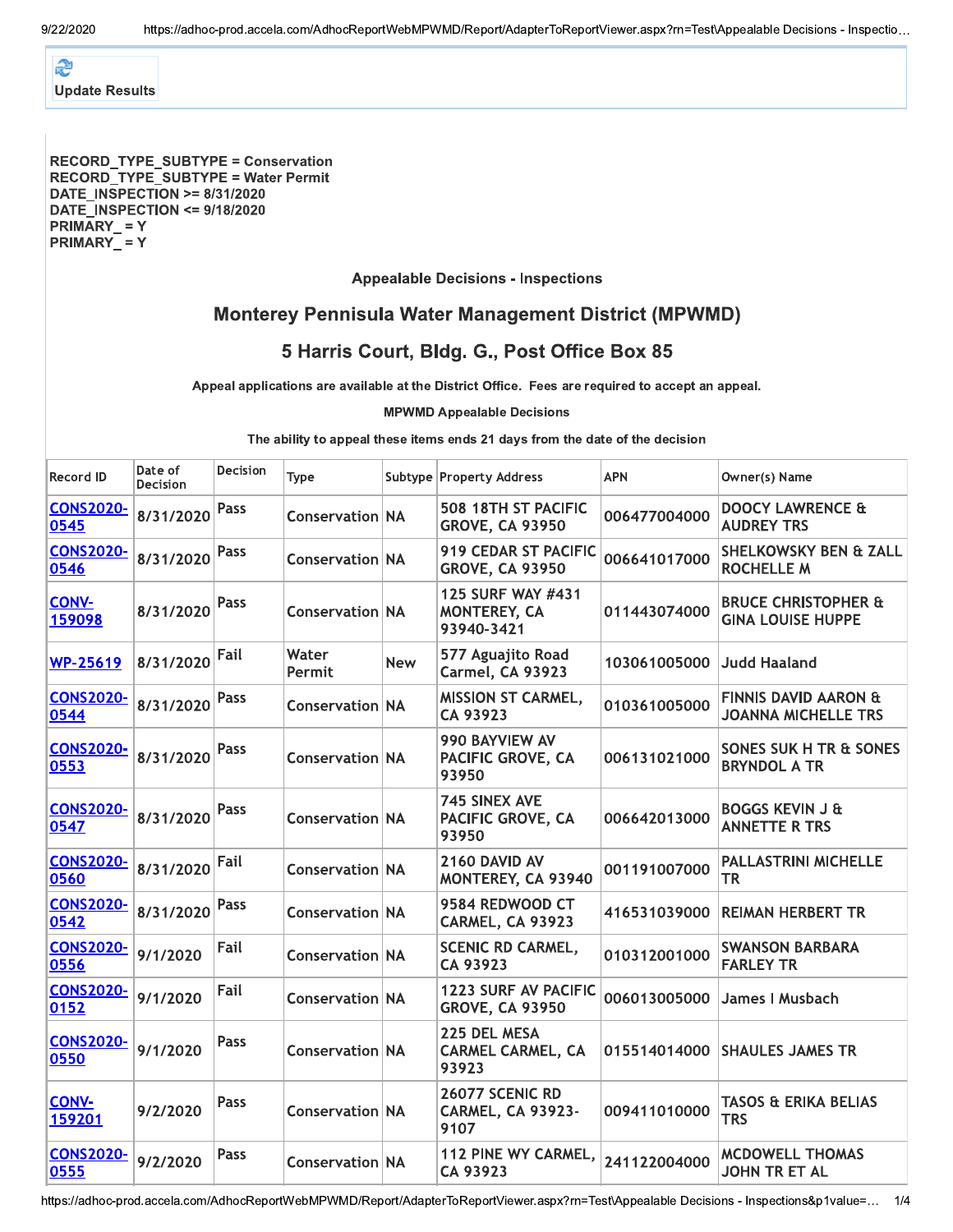9/22/2020

https://adhoc-prod.accela.com/AdhocReportWebMPWMD/Report/AdapterToReportViewer.aspx?rn=Test\Appealable Decisions - Inspectio...

| <b>WP-35799</b>                  | 9/2/2020  | Fail                       | Water<br>Permit        | New        | <b>38 SIERRA VISTA DR</b><br>MONTEREY, CA<br>93940-6012          | 001921016000 | <b>CALLA PATRICIA A DENNIS</b><br>A MONTEROSSO                                                          |
|----------------------------------|-----------|----------------------------|------------------------|------------|------------------------------------------------------------------|--------------|---------------------------------------------------------------------------------------------------------|
| <b>WP-19228</b>                  | 9/2/2020  | <b>No</b><br><b>Access</b> | Water<br>Permit        | <b>New</b> | San Carlos St, 2 NE of<br>12th Ave CARMEL, CA<br>93921           | 010153006000 | <b>Marion Getz</b>                                                                                      |
| <b>CONS2020-</b><br>0552         | 9/2/2020  | <b>Pass</b>                | <b>Conservation NA</b> |            | <b>SAN CARLOS ST</b><br>CARMEL, CA 93923                         | 010153006000 | <b>GETZ MARION TR</b>                                                                                   |
| <b>CONS2020-</b><br>0554         | 9/2/2020  | Pass                       | <b>Conservation NA</b> |            | <b>820 CASANOVA AV</b><br>#88 MONTEREY, CA<br>93940              | 013254031000 | <b>VERGA FRANK M &amp; CAROL</b><br><b>ANN</b>                                                          |
| <b>CONS2020-</b><br>0561         | 9/3/2020  | Pass                       | <b>Conservation NA</b> |            | <b>600 MAR VISTA DR</b><br>MONTEREY, CA 93940                    | 001422007000 | <b>BRUNO FRANK &amp; CYNTHIA</b><br>A BRUNO TRS ET AL                                                   |
| CONV-<br>159009                  | 9/4/2020  | Pass                       | <b>Conservation NA</b> |            | 3600 HIGH MEADOW<br>DR #15 CARMEL, CA<br>93923-9403              | 015471021000 | Frank O. Chiorazz &<br>Marie C. Marital Trust                                                           |
| <b>CONS2020-</b><br>0562         | 9/4/2020  | <b>Pass</b>                | <b>Conservation NA</b> |            | 27920 BERWICK DR<br>CARMEL, CA 93923                             | 169233001000 | <b>HOLT KEITH &amp; KIMBALL</b>                                                                         |
| <b>CONS2020-</b><br>0567         | 9/4/2020  | Pass                       | <b>Conservation NA</b> |            | 1697 GOODWIN ST<br>SEASIDE, CA 93955                             | 012164037000 | DE PAZ MARIA & DE PAZ<br><b>JOAQUIN</b>                                                                 |
| <b>CONS2020-</b><br>0551         | 9/4/2020  | Pass                       | <b>Conservation NA</b> |            | 4093 EL BOSQUE DR<br>PEBBLE BEACH, CA<br>93953                   | 008091016000 | <b>MARION CAROLINA &amp;</b><br><b>FRED B</b>                                                           |
| <b>WP-35755</b>                  | 9/4/2020  | Fail                       | Water<br>Permit        | <b>New</b> | 830 DRY CREEK RD<br>MONTEREY, CA<br>93940-4211                   | 014031026000 | <b>LAUREL T HOTTEN</b>                                                                                  |
| <b>CONS2020-</b><br>0563         | 9/4/2020  | <b>Pass</b>                | Conservation NA        |            | 24576 PORTOLA RD<br>CARMEL, CA 93923                             | 009093002000 | <b>CHUBB GRACE G TR</b>                                                                                 |
| <b>WP040522</b>                  | 9/9/2020  | <b>No</b><br><b>Access</b> | Water<br>Permit        | <b>New</b> | Santa Fe, 5 NW of 2nd<br>AV Carmel, CA 93923                     | 010101006000 | David Mark Christierson &<br><b>Stephanie Ann</b><br>Christierson                                       |
| <b>CONS2020-</b><br>0565         | 9/9/2020  | Pass                       | <b>Conservation NA</b> |            | <b>1014 RODEO RD</b><br>PEBBLE BEACH, CA<br>93953                | 007312009000 | <b>CETOTOR INC</b>                                                                                      |
| <b>CONS2020-</b><br>0568         | 9/9/2020  | Fail                       | Conservation NA        |            | <b>242 DUNDEE DR</b><br>MONTEREY, CA 93940                       | 013173011000 | <b>THOMPSON MEGAN &amp;</b><br><b>THOMPSON WILL</b>                                                     |
| <b>CONS2020-</b><br>0569         | 9/9/2020  | Pass                       | <b>Conservation NA</b> |            | <b>25390 TIERRA</b><br><b>GRANDE DR CARMEL,</b><br>CA 93923      | 169361008000 | <b>TAYLOR BERT TYRONE &amp;</b><br>SONJA U TAYLOR TRS                                                   |
| <b>CONS2020-</b><br>0570         | 9/9/2020  | <b>Pass</b>                | <b>Conservation NA</b> |            | <b>353 GROVE ACRE AV</b><br>PACIFIC GROVE, CA<br>93950           | 006401012000 | <b>CORDING RICHARD JOHN</b><br>& SARAH HOPE CORDING<br><b>TRS</b>                                       |
| <b>CONS2020-</b><br>0571         | 9/9/2020  | <b>Pass</b>                | Conservation NA        |            | CARMEL, CA 93923                                                 | 010301031000 | O REILLY DAVID J & JOAN<br><b>MTRS</b>                                                                  |
| <b>CONS2020-</b><br>0574         | 9/10/2020 | Pass                       | <b>Conservation NA</b> |            | <b>3600 HIGH MEADOW</b><br>DR #34 CARMEL, CA<br>93923            | 015471040000 | <b>MALLORY JEFFREY</b>                                                                                  |
| WP-34642                         | 9/10/2020 | Fail                       | Water<br>Permit        | <b>New</b> | <b>ES MONTE VERDE ST</b><br>BTWN 11TH & 12TH<br>CARMEL, CA 93921 | 010183010000 | THE APPLEGARTH LIVING<br><b>TRUST</b>                                                                   |
| WP040786-<br>1                   | 9/10/2020 | Pass                       | Water<br>Permit        | <b>New</b> | 406 Grove Acre AV<br>Pacific Grove, CA<br>93950                  | 006421027000 | The Michael Belsky Trust<br>dated March 31, 2005 &<br>the Josie A. Wilson Trust<br>dated March 31, 2005 |
| CONS2020- 9/11/2020 Pass<br>0575 |           |                            | <b>Conservation NA</b> |            | <b>150 SAN BERNABE DR</b><br>MONTEREY, CA 93940                  | 001453023000 | <b>FRANKEN RENEE &amp;</b><br><b>MOORE BARBARA D TRS</b>                                                |

https://adhoc-prod.accela.com/AdhocReportWebMPWMD/Report/AdapterToReportViewer.aspx?rn=Test\Appealable Decisions - Inspections&p1value=... 2/4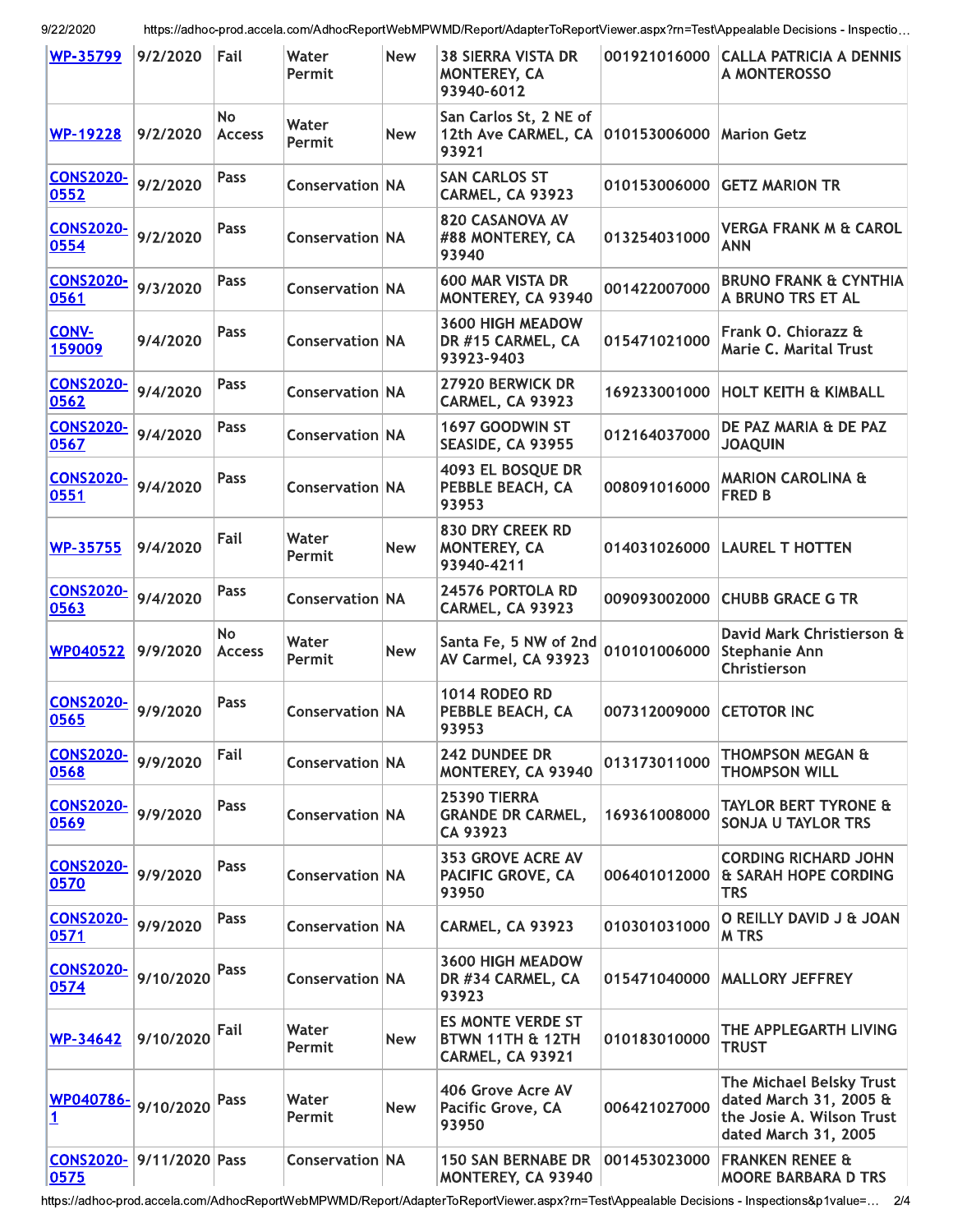| <b>CONS2020-</b><br>0576 | 9/11/2020        | Pass | <b>Conservation NA</b> |            | <b>MONTE VERDE ST</b><br>CARMEL, CA 93923             | 010194017000               | <b>CASTLEMAN MICHAEL S &amp;</b><br><b>CASTLEMAN MARGARET</b><br>А               |
|--------------------------|------------------|------|------------------------|------------|-------------------------------------------------------|----------------------------|----------------------------------------------------------------------------------|
| <b>CONS2020-</b><br>0577 | 9/11/2020        | Pass | <b>Conservation NA</b> |            | <b>43 MIDDLE CYN RD</b><br>CARMEL, CA 93924           | 187202005000               | <b>FACTOR CHRISTINE B TRS</b>                                                    |
| <b>WP040274</b>          | 9/14/2020        | Pass | Water<br>Permit        | <b>New</b> | 1360 Josselyn Canyon<br>#42 RD Monterey, CA<br>93940  | 101241042000               | The Matzen Family Living<br>Trust, dated July 20,<br>2001                        |
| <b>WP-9482</b>           | 9/14/2020        | Fail | Water<br>Permit        | <b>New</b> | 120 Soledad Drive<br>MONTEREY, CA 93940               | 001632001000               | <b>Julius D Guzman</b>                                                           |
| <b>CONS2020-</b><br>0588 | 9/14/2020        | Fail | <b>Conservation NA</b> |            | <b>120 SOLEDAD DR</b><br>MONTEREY, CA 93940           | 001632001000               | <b>GUZMAN JULIUS D TR</b>                                                        |
| <b>WP-34280</b>          | 9/14/2020 Access | No   | Water<br>Permit        | <b>New</b> | <b>1268 SOMBRIA LN</b><br>PEBBLE BEACH, CA<br>93953   | 008301008000               | <b>JAMISON FAMILY TRUST</b>                                                      |
| <b>CONS2020-</b><br>0579 | 9/14/2020        | Pass | <b>Conservation NA</b> |            | 24817 SANTA FE ST<br>CARMEL, CA 93923                 | 009147020000               | <b>STAPLES JIM JR &amp;</b><br><b>SANDRA</b>                                     |
| WP040583                 | 9/15/2020        | Pass | Water<br>Permit        | <b>New</b> | 672 Laurel Avenue<br>Pacific Grove, CA<br>93950-3333  | 006291015000               | The Pagnella Living Trust<br>U/D/T dated March 30,<br>2001                       |
| WP040062-<br>1           | 9/15/2020 Access | No   | Water<br>Permit        | <b>New</b> | 24342 San Juan RD<br>Monterey, CA 93940               | 009011002000               | The Mike Krueger & Erin<br><b>Clark Trust</b>                                    |
| <b>CONS2020-</b><br>0582 | 9/16/2020        | Pass | <b>Conservation NA</b> |            | <b>CRESPI AV CARMEL,</b><br>CA 93923                  | 010052028000               | <b>FRIEBEL MARK ALLEN &amp;</b><br><b>FRIEBEL ELIZABETH</b><br><b>INGRAM TRS</b> |
| <b>CONS2020-</b><br>0583 | 9/16/2020        | Pass | <b>Conservation NA</b> |            | 3085 VALDEZ RD<br>PEBBLE BEACH, CA<br>93953           | 007292013000               | REVELL JAMES C II &<br><b>WENDY R</b>                                            |
| <b>CONS2020-</b><br>0584 | 9/16/2020        | Pass | <b>Conservation NA</b> |            | 24679 CAMINO DEL<br>MONTE ST CARMEL,<br>CA 93923      | 009081026000               | <b>CORK JOHN WILSON &amp;</b><br><b>NICOLE DILLENBERG</b><br><b>CORK TRS</b>     |
| <b>CONS2020-</b><br>0585 | 9/16/2020        | Pass | <b>Conservation NA</b> |            | 75 A EL RIO CARMEL,<br>CA 93924                       | 189453010000   HAHL TARA M |                                                                                  |
| <b>CONS2020-</b><br>0586 | 9/16/2020        | Pass | Conservation NA        |            | 24844 DOLORES ST<br>CARMEL, CA 93923                  | 009121003000               | <b>WATTS COREY</b><br><b>CHRISTOPHER &amp; WATTS</b><br><b>JENNIFR MARI TRS</b>  |
| WP-36741                 | 9/16/2020        | Fail | Water<br>Permit        | <b>New</b> | 301 GRAND AVE<br>Pacific Grove, CA<br>93950-3421      | 006287012000               | <b>MANAL MANSOUR LIVING</b><br><b>TRUST</b>                                      |
| <b>CONS2020-</b><br>0581 | 9/16/2020        | Pass | Conservation NA        |            | <b>17 OCEAN PINES LN</b><br>PEBBLE BEACH, CA<br>93953 | 008582015000               | <b>JELTEMA MICHAEL J</b>                                                         |
| <b>WP-36739</b>          | 9/16/2020        | Fail | Water<br>Permit        | <b>New</b> | 301 GRAND AVE<br>Pacific Grove, CA<br>93950-3421      | 006287012000               | <b>MANAL MANSOUR LIVING</b><br><b>TRUST</b>                                      |
| <b>WP-36740</b>          | 9/16/2020        | Fail | Water<br>Permit        | <b>New</b> | 301 GRAND AVE<br>Pacific Grove, CA<br>93950-3421      | 006287012000               | <b>MANAL MANSOUR LIVING</b><br><b>TRUST</b>                                      |
| <b>WP-36735</b>          | 9/16/2020        | Pass | Water<br>Permit        | <b>New</b> | 301 GRAND AVE<br>Pacific Grove, CA<br>93950-3421      | 006287012000               | <b>MANAL MANSOUR LIVING</b><br><b>TRUST</b>                                      |
| WP-36736                 | 9/16/2020        | Pass | Water<br>Permit        | <b>New</b> | 301 GRAND AVE<br>Pacific Grove, CA<br>93950-3421      | 006287012000               | <b>MANAL MANSOUR LIVING</b><br><b>TRUST</b>                                      |